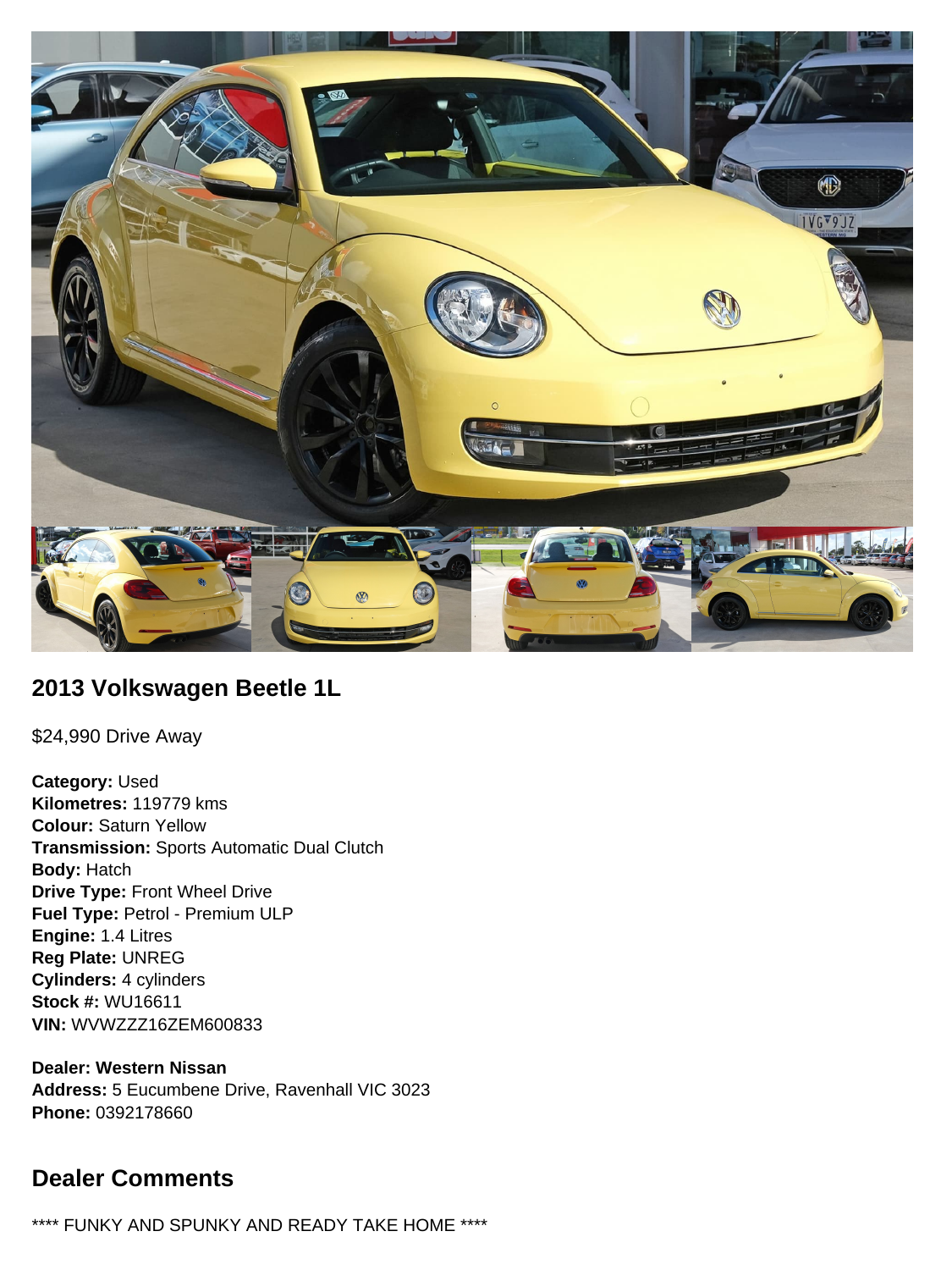We are NOW OPEN for test drives and vehicle inspections, make your appointment now. LOOK, SEE, TEST DRIVE and Buy with confidence and safety, we are also a "CLICK and COLLECT' Licenced Company that offers FREE Transport delivery to your door anywhere in Melbourne. We still offer easy contactless methods for vehicle purchases, trade-ins and on-line free finance score and repayment obligation free. Great prices and deals at our Dealership or deal direct with on-line sales. All cars come with the VACC Guarantee for title, and a Road Worthy Certificate including oil and filter replacement. Contact us now...

THIS VEHICLE COMES WITH AUTOMATIC TRANSMITION, CRUISE CONTROL, ALLOY WHEELS AND MUCH MORE

WE ARE A 4 X AWARD WINNING NISSAN DEALERSHIP LOCATED 25MIN NORTH WEST OF THE CBD ON THE HWY

\* If the price does not contain the notation that it is "Drive Away No More to Pay", the price may not include additional costs, such as stamp duty and other government charges. Please confirm price and features with the seller of the vehicle.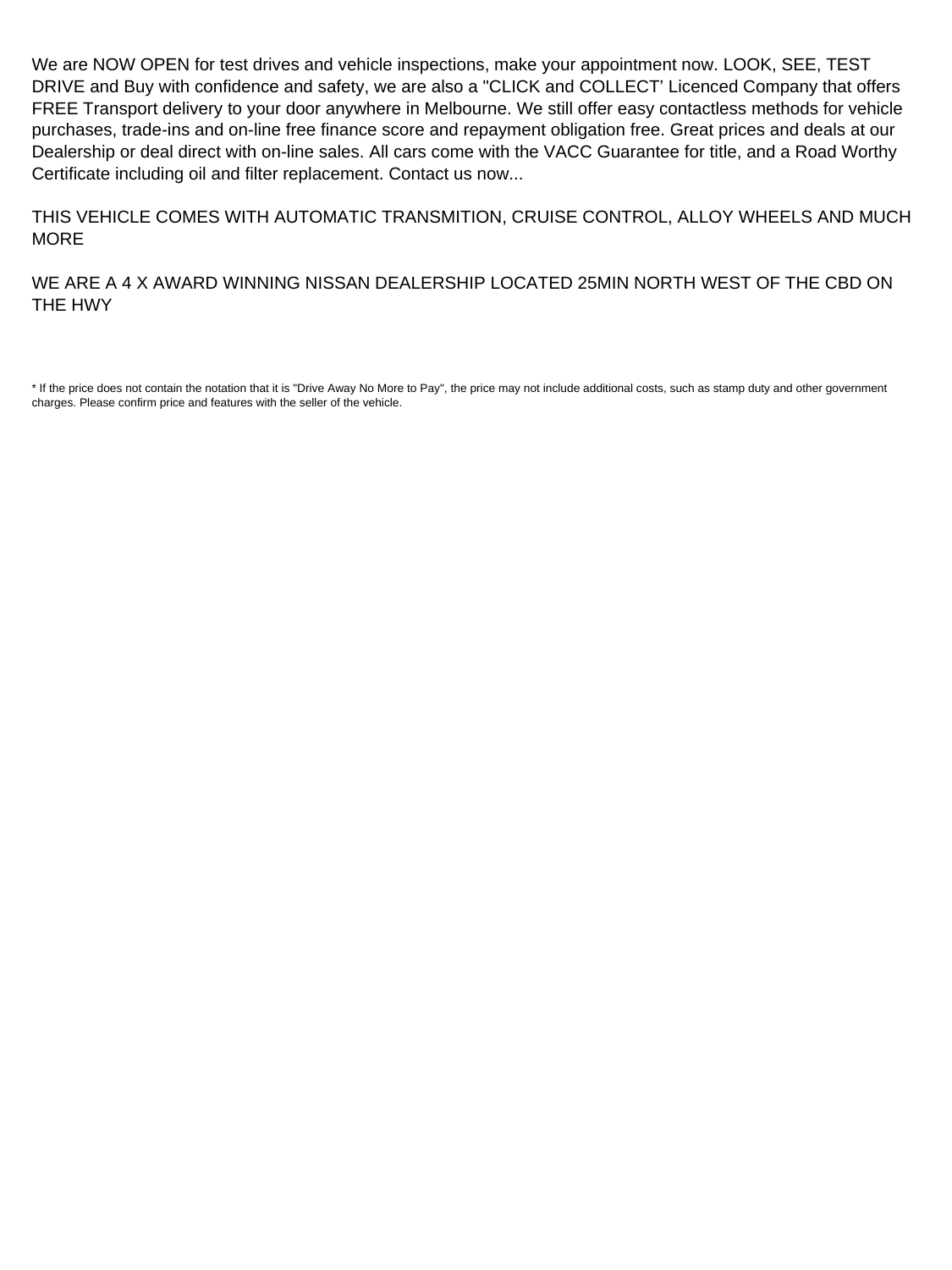# **Features and Specifications**

# **Audio, Visual & Communication**

Audio - Aux Input Socket (MP3/CD/Cassette) Audio - Aux Input USB Socket Audio - MP3 Decoder Bluetooth System 8 Speaker Stereo CD Stacker - 6 disc Memory Card Reader Multi-function Control Screen - Colour

## **Instruments & Controls**

Clock - Digital **Tacho** 

#### **Interior**

Body Colour - Interior Inserts **Leather Collection** Leather Gear Knob Leather Hand Brake Lever Leather Steering Wheel Trim - Cloth

# **Lights & Windows**

Daytime Running Lamps **Fog Lamp's - Rear** Fog Lamp's - Rear Fog Lamps - Front **Headlamps - Clear Lenses** Heat Insulated - Side Windows **Power Windows - Front only** Power Windows - Remote Control Open/Close **Rain Sensor (Auto wipers)** Rear View Mirror - Electric Anti Glare

# **Safety & Security**

Airbags - Head for 1st Row Seats (Front) Brake Assist Brake Emergency Display - Hazard/Stoplights **Central Locking - Once Mobile** Central Locking - Once Mobile Central Locking - Remote/Keyless Control - Electronic Stability ABS (Antilock Brakes) Control - Park Distance Front Control - Park Distance Rear Control - Traction EBD (Electronic Brake Force Distribution) The Summon Engine Immobiliser Hill Holder Parking Assist - Graphical Display Seatbelt - Load Limiters 1st Row (Front) Seatbelt - Pretensioners 1st Row (Front) Seatbelts - Lap/Sash for 4 seats Airbag - Driver Airbag - Passenger

# **Seating**

Headrests - Adjustable 1st Row (Front) Headrests - Adjustable 2nd Row x2 Seat - Height Adjustable Driver Seat - Height Adjustable Passenger Seats - 2nd Row Split Fold

Trip Computer Warning - Speed Alert

# **Steering**